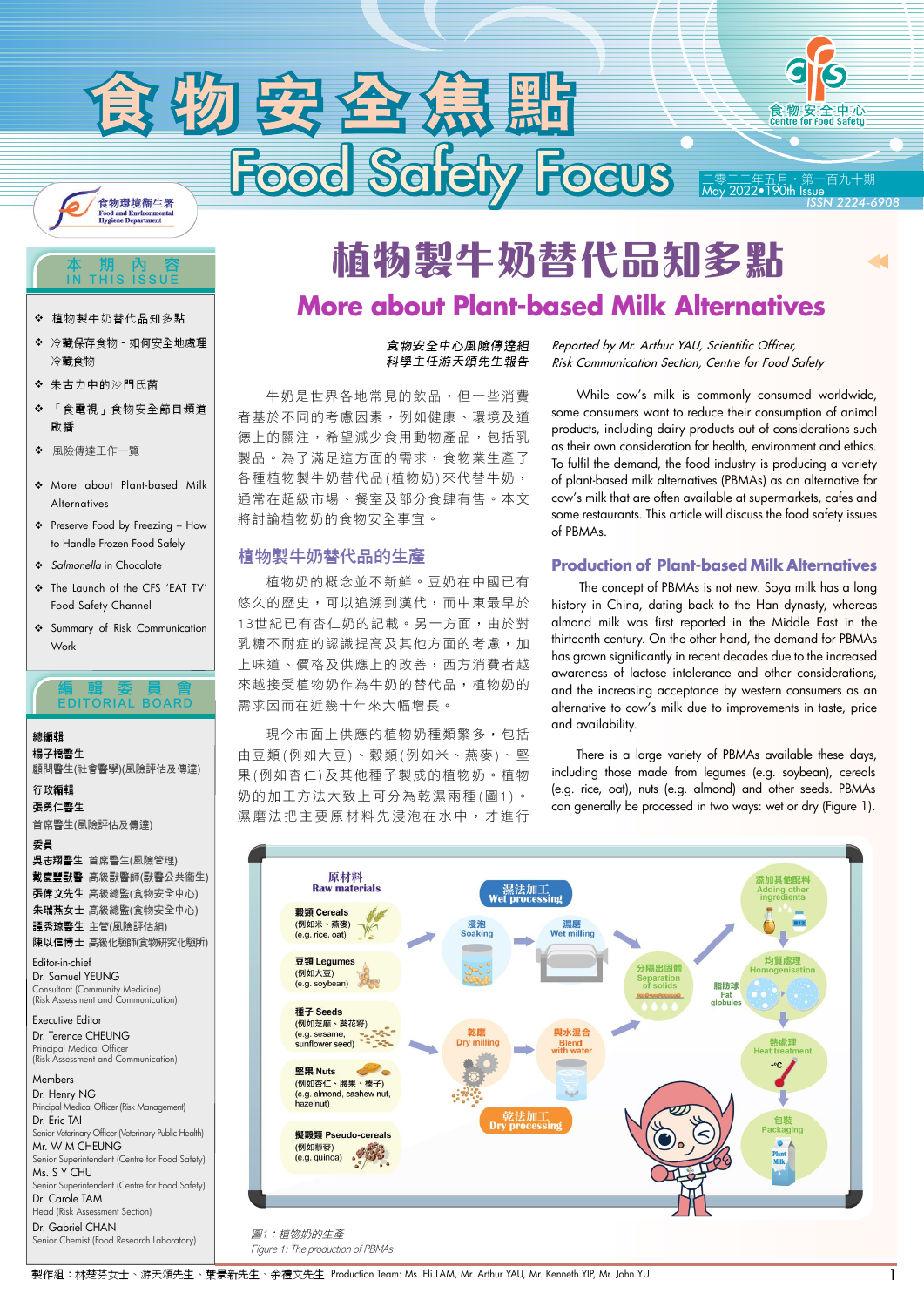# ood Safety Focus

磨粉。有時會添加酶來分解某些成分,例如碳水化合物 及蛋白質。乾法加工則把原材料先磨成粉,然後進行處 理以分離出所需的配料,才以水浸泡。經乾法或濕法加 工後所提取的液體會進行均質處理,以縮小脂肪球的體 積,使脂肪不易分離,令產品更加穩定。最後進行熱處 理,以減少變壞的機會。由於蛋白質及脂肪含量不同, 植物奶的味道及口感有別於乳製品。

# 食物安全、營養及致敏方面的關注

植物奶與牛奶一樣,都含有豐富的營養素,有利細 菌生長,損害貯存期間的品質及安全。熱處理可以延長 植物奶的保質期,還可賦予理想的味道。與牛奶一樣, 經巴士德消毒的植物奶必須冷存,而經消毒法處理的產 品則可在環境温度下貯存。消費者應注意,在打開包裝 後,植物奶產品的保質期及貯存方法會受影響—開封後 應盡快飲用或存放在雪櫃,並按照生產商的指示貯存。

與牛奶相比,植物奶的成分組合有很大差異。以未 添加營養素的豆奶為例,其鈣含量是牛奶的十分之一。 因此,若以植物奶代替牛奶並作為膳食中鈣質的主要來 源,應細閱植物奶產品營養標籤上的鈣含量。此外,植 物奶的游離糖及脂肪含量各有差異,視乎天然及添加的 分量而定。植物奶通常添加了游離糖(例如來自蔗汁及楓 糖漿的游離糖)及油脂,以令味道及口感更佳。如採取嚴 格的全素飲食,應以添加了維他命B12的植物奶或穀類作 為牛奶的替代品,因為沒有源自植物的食材可以作為安 全可靠的維他命B12來源。最後,由於通常認為植物來源 的蛋白質在品質上不如肉類及牛奶理想,素食者宜食用 各種堅果、種子、豆類及豆製品,以達到營養均衡。值 得注意的是,兒童需要充足的蛋白質及能量,才可正常 生長發育。如果成長中的兒童以植物奶作為日常飲食的 一部分,便需要其他食物來源的蛋白質及能量來代替牛 奶提供的蛋白質及能量。

 有些人可能因為乳糖不耐症或對牛奶蛋白質過敏而 選擇植物奶。要注意的是,一些植物奶可能含有不存在 於牛奶中的致敏物,例如大豆、穀類及堅果,可導致高 危人士出現嚴重反應。在購買時,消費者應細閱食物標 籤上的致敏物資料,以避免致敏的配料。

### 給業界的建議

- 食物生產商應確保植物奶產品的標籤準確無誤,並符 合本地規例對食物營養及致敏物標籤的要求。
- 業界應按貯存指示妥善存放植物奶產品。食肆應把已 開封的植物奶存放在雪櫃,並盡快使用。

# 給消費者的建議

- 按貯存指示存放植物奶產品,並在開封後盡快飲用。
- 注意植物奶不適合對當中所含物質過敏的人士飲用,應 細閱食物標籤上的配料表及致敏物資料。
- 細閱營養標籤,比較不同乳製品/植物奶產品的營養含 量,以配合個人需要(例如鈣質的來源)和作出更健康的選 擇(例如較低的糖及脂肪攝取量)。
- 如果考慮以植物奶代替兒童飲食中的牛奶,應徵詢專業 意見。

In wet milling, the main raw materials are soaked in water before they are milled. Enzymes are sometimes added to break down certain components like carbohydrates and proteins. In dry processing, the raw materials are first milled into powder, followed by treatments to isolate the desired ingredients before soaking with water. The liquid extracts from both processes are then homogenised to reduce the size of fat globules, making the fat less likely to separate and the product more consistent. It will then be heat treated to reduce the possibility of spoilage. Because of the differences in protein and fat content, PBMAs have taste and mouthfeel distinct from dairy products.

# **Food Safety, Nutritional and Allergy Concerns**

 PBMAs, like cow's milk, are rich in nutrients which can facilitate the growth of bacteria, impairing the quality and safety during storage. Heat treatments can prolong the shelf life of PBMAs and also impart desirable taste. As with milk, pasteurised PBMAs must be refrigerated, whereas sterilised products can be stored at ambient temperature. Consumers should be aware that the durability and storage method of a PBMA product will be affaected once the package is opened – consume or refrigerate as soon as possible after opening and always follow the manufacturer's storage instructions.

 PBMAs are quite variable in their composition compared to cow's milk. Unfortified soya milk, for example, has one-tenth the calcium content of milk. Therefore, if using PBMAs as a substitute for milk and a primary source of dietary calcium, one should read the calcium amounts on the nutrition labels of PBMA products. Furthermore, the levels of free sugars and fats in PBMAs vary, depending on the natural and added levels. Free sugars, such as those from cane juice and maple syrup, as well as fats and oils are often added to PBMAs for better taste and mouthfeel. For persons who adopt a strict vegetarian diet, PBMAs or cereals fortified with vitamin B12 should be used as a milk replacement, as no plant has been demonstrated to be a safe and dependable source of vitamin B12. Finally, since the quality of protein from plant sources is generally regarded as less optimal than that of meat and milk, vegetarians are advised to consume a variety of nuts, seeds, legumes and soy products in order to achieve balanced nutrition. Of note, children need sufficient protein and energy for normal growth and development. If PBMAs are a regular part of a growing child's diet, other food sources of protein and energy need to replace the protein and energy otherwise provided by milk.

 Some people may choose PBMAs due to lactose intolerance or allergy to cow's milk protein. Notably, a number of PBMAs may contain allergens like soybeans, cereals and nuts that are not present in milk and can cause significant reactions in susceptible populations. Upon purchase, consumers should read the food allergen information on food labels to avoid undesirable ingredients.

#### **Advice to the Trade**

- Food manufacturers should ensure that the labelling for PBMA products is accurate and fulfils the local regulatory requirement on the labelling of food nutrition and allergens.
- The trade should store PBMA products properly as instructed. Catering outlets should refrigerate opened PBMAs and use them as soon as possible.

#### **Advice to Consumers**

- Follow the instructions for storing PBMA products and consume them as soon as possible once opened.
- Note that PBMAs are not suitable for anyone allergic to the substance(s) from which the beverages are derived. Always read the ingredient list and food allergen information on food labels.
- Read nutrition labels to compare the nutritional content among different dairy/PBMA products for suiting one's needs (e.g. source of calcium) and a healthier choice (e.g. lower intake of sugar and fat).
- Seek professional advice if you are considering to replace milk in your children's diet with PBMAs.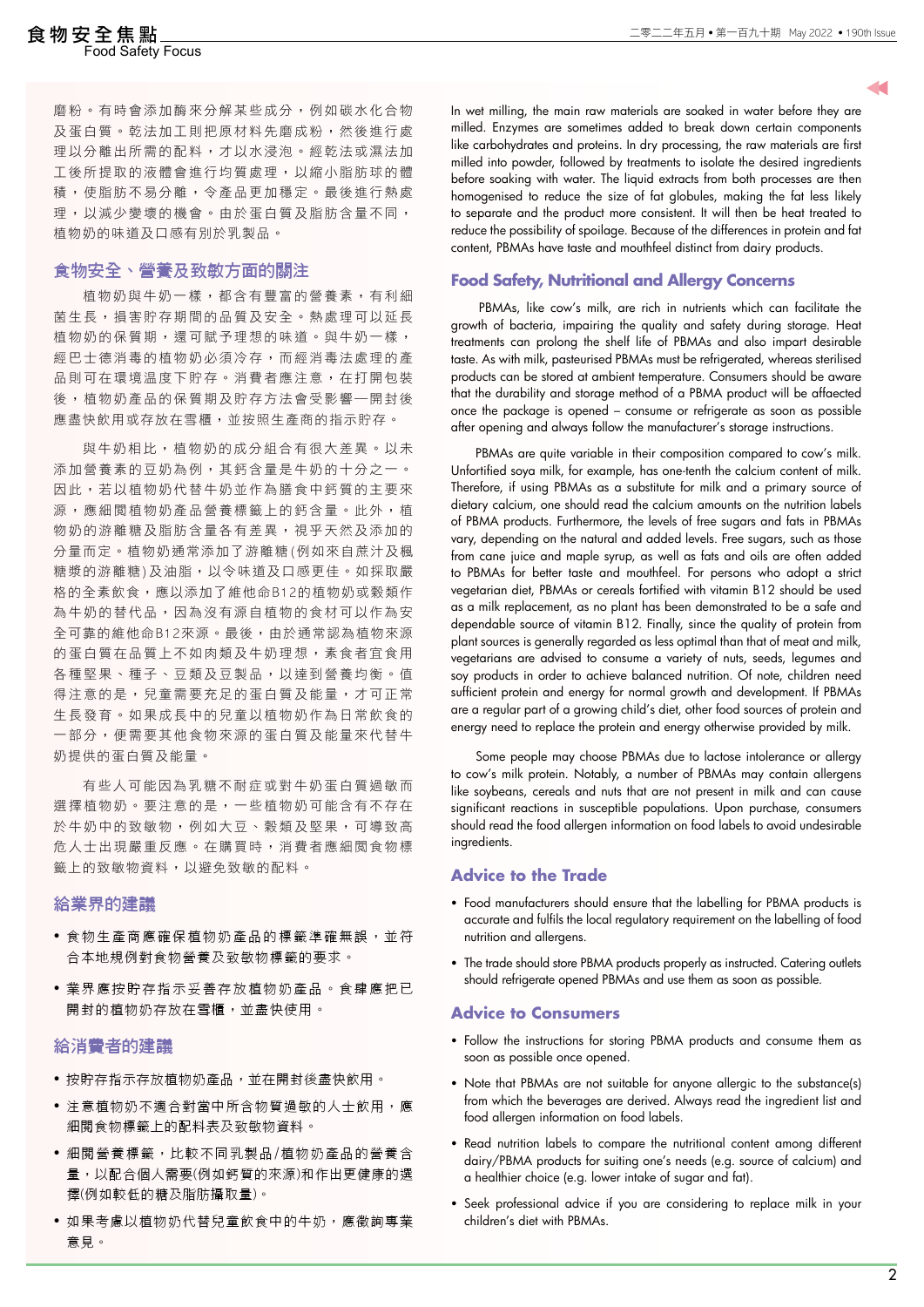# **Preserve Food by Freezing – How to Handle Frozen Food Safely 冷藏保存食物 – 如何安全地處理冷藏食物**  食物安全焦點<br>Food Safety Focus

### 食物安全中心風險傳達組 研究主任鄭基慧女士及科學主任葉景新先生報告

冷藏是[罐頭](https://www.cfs.gov.hk/tc_chi/multimedia/multimedia_pub/multimedia_pub_fsf_186_02.html)以外常見的食物防腐方式。然而,與罐頭不同 的是,冷藏不僅可以保持食物的品質,但亦保存了一些致病微 生物的生存能力。本文會討論冷藏如何延長食物的保質期,以 及消費者在處理冷藏食物時應採取的預防措施。

### 冷藏如何防止食物變壞?

冷藏可以延長食物的保質期,因為以攝氏零下18度貯存食物 可使食物中的酶及微生物(包括細菌、酵母菌及霉菌)失去活性。 在冷藏下,食物中的水分變為冰晶,令需要水分才可生長的微 生物無法獲得水分供應。在冷藏温度下,亦可消滅旋毛蟲等寄 生蟲。不過,冷藏無法殺滅細菌及病毒,而諾如病毒等病毒即 使在冷藏溫度下仍具有傳染性。此外,當食物解凍時,任何已 存在於食物中的微生物也會再度活躍起來。

急速冷藏在商業上用於快速冷卻水果、肉類及魚類等食 物,使用的是攝氏零下30度至40度的高速冷空氣。在急速冷藏 櫃中,食物在三小時內便可完成冷卻,少於傳統冷藏櫃所需時 間的一半。急速冷藏的好處在於能更好地確保食物的品質。在 快速冷卻的過程中,食物中形成的冰晶體積較小,因而減少細 胞受損,得以保持食物的質感。

### 食物可以冷藏多久?

肉類等食物如按照建議貯存於攝氏零下18度或以下的雪櫃 冰格內,可以保存6至12個月。保存時間因食物而異,產品標籤 一般會提供貯存時間指示。冷藏本身大致上不會破壞營養素。 在冷藏期間,肉類及家禽中的營養素(例如蛋白質值)變化不大。

有人可能會擔心,貯存在冰格中的食物會變得乾韌、變色 或結滿冰晶。這些都是凍燒的跡象,會影響食物的品質,但不 影響安全。食物變色仍可供安全食用,而凍燒的部分可按需要 在烹煮之前或之後除去。為了避免凍燒,在冷藏前應把食物妥 為包好或入盒。

### 安全地解凍冷藏食物

雖然像餃子及雜菜粒等一口大小的食物可以不經解凍便烹 煮,但生肉及家禽等體積較大的食品在烹煮前必須妥為解凍。 仍未解凍或部分解凍的食物需要較長時間烹煮,以防止食物只 有表面煮熟,但內裏仍未煮熟,含有有害細菌。

 冷藏食物應放在攝氏0度至4度的雪櫃內解凍,以抑制解凍 期間細菌的生長。其他方法包括以流動冷水或微波爐解凍。 在進行解凍時,應把冷藏食物放在防漏的容器中,以防止交 叉污染。

 以流動冷水或微波爐解凍的食物在 解凍後必須立即烹煮,因為食物可 能已置於有利微生物生長的危險溫度 範圍(攝氏4度至60度)。至於冷藏的 即食食品,例如生蠔及魚生,由於不 會再經烹煮,應放在雪櫃內解凍,以 遠離危險溫度。切勿在室溫下解凍食 物。不要再次冷藏已解凍的食物,除 非食物是以正確方式在雪櫃中解凍。

# 注意事項

• 雖然冷藏可使食物中的酶及有害微 生物失去活性,但無法殺滅細菌及 病毒。以正確方式處理冷藏食物是 十分重要的。



圖2:食物妥為包好或入盒(左);放在攝氏0度至4度的雪櫃內解凍(右) Figure 2: Proper wrapping or packaging (left); defrosting food in the refrigerator at  $O^{\circ}C$  - 4  $^{\circ}C$  (right)

*Reported by Miss Amy CHENG, Research Officer, and Mr. Kenneth YIP, Scientific Officer, Risk Communication Section, Centre for Food Safety*

Aside from [canning](https://www.cfs.gov.hk/english/multimedia/multimedia_pub/multimedia_pub_fsf_186_02.html), freezing is a common means for preserving food. Unlike canning, however, freezing not only aids in maintaining food quality, but also preserves the viability of some disease-causing microorganisms. This article discusses how freezing extends the shelf life of food and the precautions that consumers should take when handling frozen food.

## **How Does Freezing Preserve Food?**

 Freezing extends the shelf life of food as storing food at -18°C can inactivate enzymes and microorganisms including bacteria, yeasts and moulds in food. By freezing, the water in food turns into ice crystals and becomes unavailable to microorganisms that need it to grow. Parasites like Trichina can also be destroyed at [freezing temperatures.](https://ask.usda.gov/s/article/Does-freezing-destroy-parasites) However, freezing does not kill bacteria and viruses, and viruses like norovirus remain infectious even at freezing temperatures. Besides, any microorganisms present can also become active again when the food is defrosted.

 Blast freezing is used commercially to freeze food such as fruits, meat and fish quickly, with the use of high velocity cold air at -30°C to -40°C. Food can be frozen in a blast freezer within three hours, which is less than half of the time required for a conventional freezer. The benefit of blast freezing is that it better ensures food quality. Fast freezing processes form smaller ice crystals in food, which reduces cell damage and preserves food texture.

### **How Long Can Food be Frozen?**

 Foods such as meat can be kept in the freezer at -18°C or below for 6 to 12 months as recommended. Keeping times vary depending on the food, and product labels generally provide the indication of keeping time. Freezing itself in general does not destroy nutrients. There is only little change in nutrients such as protein value in meat and poultry during freezer storage.

 Some may be concerned about food becoming tough, shriveled, discoloured in spots, or covered in ice crystals when stored in the freezer. These are signs of freezer burn which affects food quality but not safety. Food with colour change is safe to consume, while freezer-burnt parts can be removed before or after cooking as desired. To avoid freezer burn, wrap or package the food properly before freezing.

### **Defrost Frozen Food Safely**

 While bite-sized foods like dumplings and mixed vegetables can be cooked without defrosting, bigger items like raw meat and poultry must be properly defrosted before cooking. A longer cooking time is required if the food is still frozen or partially frozen to prevent the outside of the food being cooked, but the interior undercooked and harbouring harmful bacteria.

 Frozen food should be defrosted in the refrigerator at 0°C - 4°C to inhibit bacteria growth during defrosting. Other alternatives include defrosting under cold running water or in a microwave oven. When defrosting, frozen food should be packed in a leak-proof container and separated from other food to prevent cross-contamination.

> Foods thawed under running water or in a microwave oven should be cooked immediately after defrosting as they may be exposed to the Temperature Danger Zone between 4°C and 60°C that favours microbial growth. For frozen ready-to-eat items, such as raw oysters and sashimi, they should be defrosted in the refrigerator to stay away from dangerous temperatures since they will not be cooked further. Food should not be defrosted at room temperature. Do not refreeze defrosted food unless it has been properly thawed in refrigerator.

### **Key Points to Note**

• While freezing inactivates enzymes and harmful microorganisms in food, it does not kill bacteria and viruses. Proper handling of frozen food is essential.